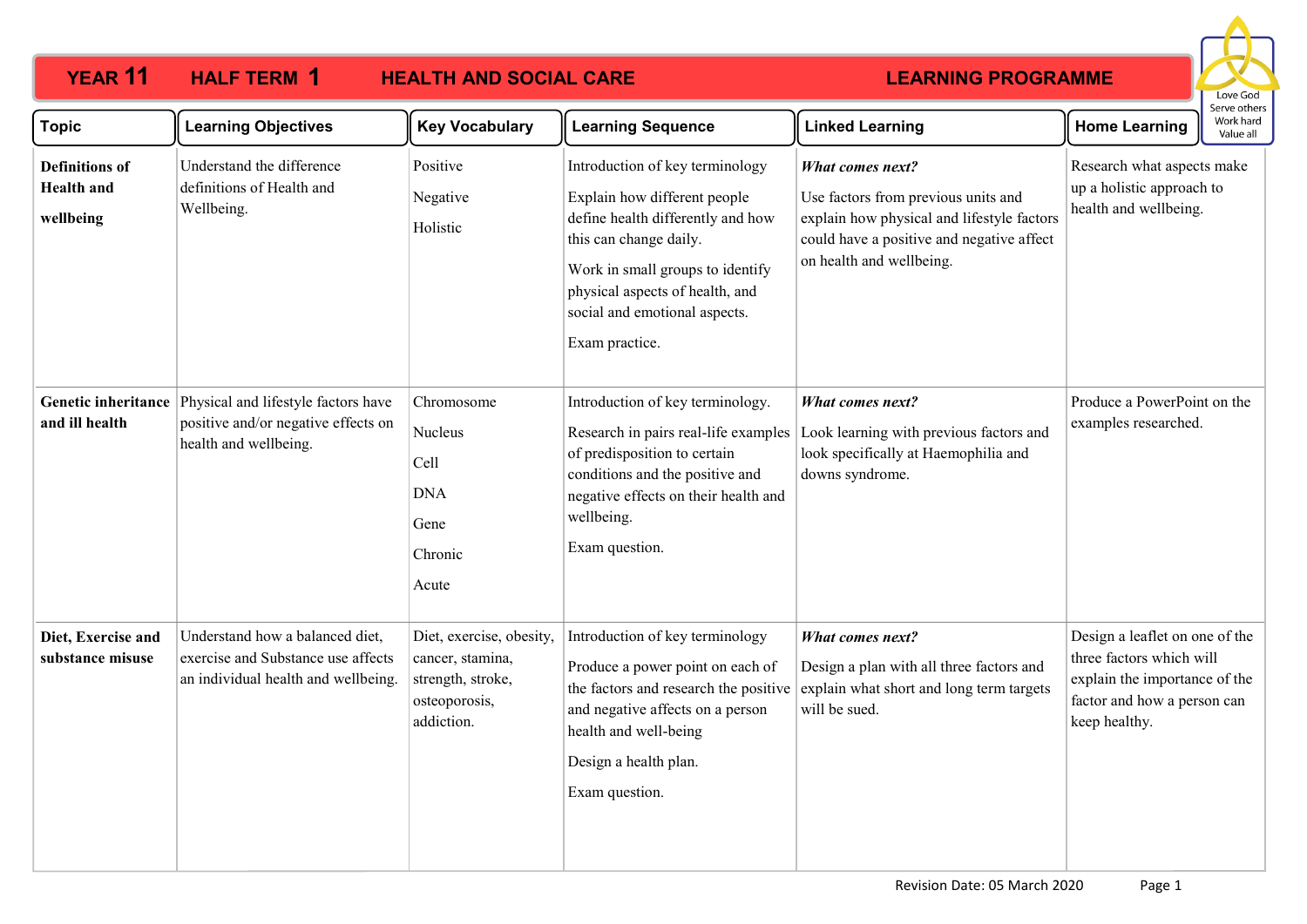#### **YEAR 11 HALF TERM HEALTH AND SOCIAL CARE HALF TERM 1 LEARNING PROGRAMME** Love God Serve others Topic **Rearning Objectives Learning Sequence Really Sequence Really Sequence Linked Learning Home Learning** Work hard Value all Understand how each of the factors Personal hygiene Introduction of key terminology. Research how the factors **Personal hygiene,**  *What comes next?* **social interactions**  affect health and wellbeing impact development Blood poisoning. Produce a power point on each of Link how the previous factors of **and stress** positively and negatively. throughout three life-stages. the factors and research the positive genetically inherited diseases and ill Supportive/ and negative affects on a person health impact development combined unsupportive health and well-being with the current factors. relationships. Exam question. Integration/isolation. Stress. **Willingness to seek**  Understand how the act of seeking Cultural Introduction of key terminology. *What comes next?* Research who is more likely help is a social, emotional and to take illegal drugs and why. **or access services**  Gender Brainstorm ideas about why there is Link how social isolation and cultural occurrence that affects relationships may affect a persons What are the affects of illegal an unwillingness to seek help/ Education health and wellbeing. which group is more unwilling and willingness to seek help. drugs. Effects on health and why/what are the long term affects? wellbeing. Exam question. **The impact of life**  Understand that we all have Self esteem Introduction of key terminology *What comes next?* Research the relationship relationships of one kind or changes an individual will go **events relating to**  Marriage/partnership/ Brainstorm ideas about the Link with previous unit and explain what **relationship**  another, but what happens when through in the course of their parenthood different relationships and how are the affects of the life event on each they change and who can support life time. **changes** developmental area. these change overtime. Divorce the change. What are the positive and negative Bereavement affects. Exam question.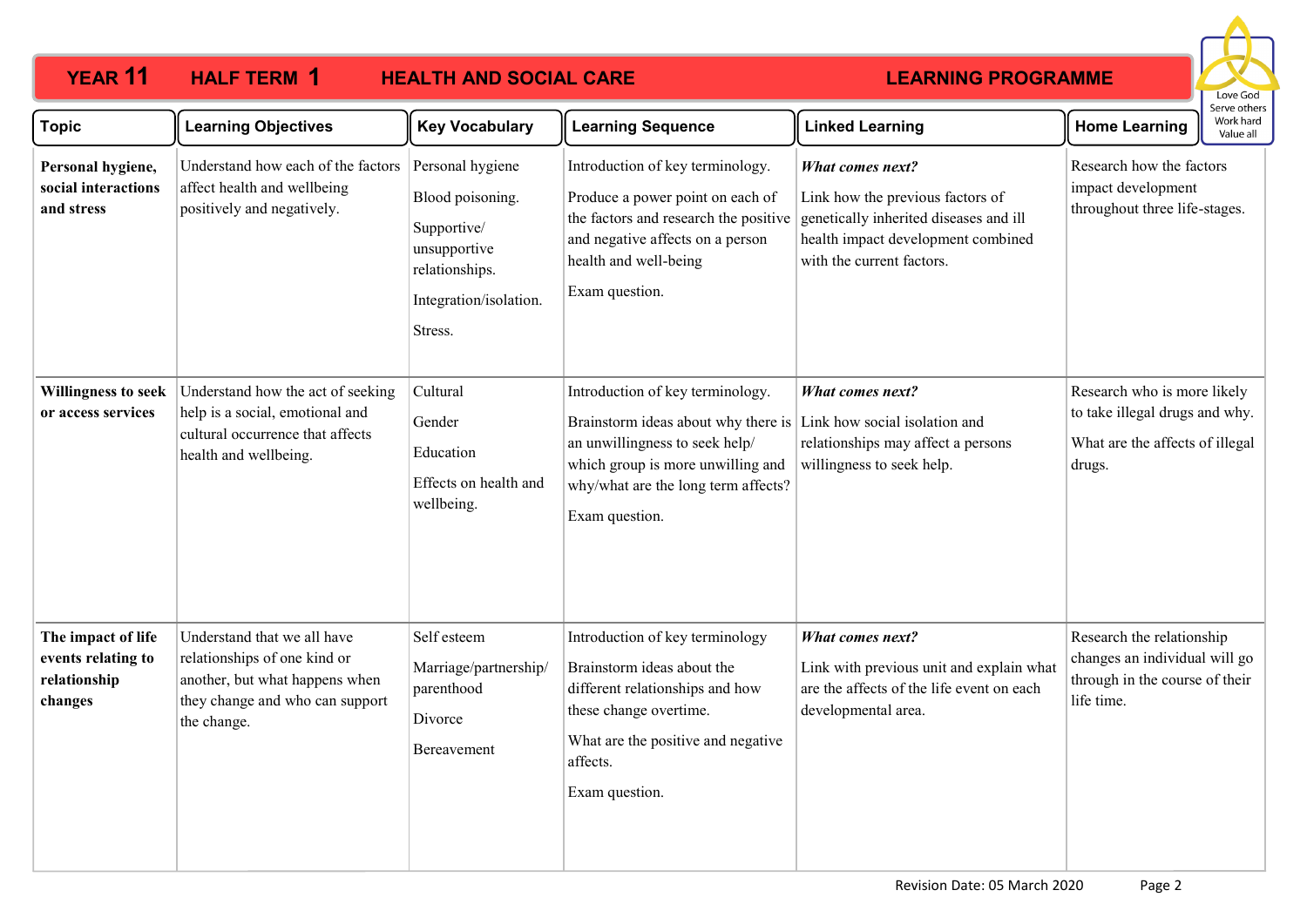### **YEAR 11 HALF TERM 2 HEALTH AND SOCIAL CARE HALF TERM 2**



| <b>Topic</b>                            | <b>Learning Objectives</b>                                                                | <b>Key Vocabulary</b>                                            | <b>Learning Sequence</b>                                                                                                                                                                                            | <b>Linked Learning</b>                                                                    | <b>Home Learning</b>                                                                                   | Work hard<br>Value all |
|-----------------------------------------|-------------------------------------------------------------------------------------------|------------------------------------------------------------------|---------------------------------------------------------------------------------------------------------------------------------------------------------------------------------------------------------------------|-------------------------------------------------------------------------------------------|--------------------------------------------------------------------------------------------------------|------------------------|
| <b>Social Interaction</b><br>and stress | Understand social, emotional and<br>cultural factors that affect health<br>and wellbeing. | Social Interaction.<br>Relationships<br>Integration<br>Isolation | Introduction to key terminology.<br>Explain what the difference<br>relationships are. Explain the<br>effects of supportive and<br>unsupportive relationships on<br>health.                                          | Linked to positive role models and<br>influences on health throughout the life<br>stages. | How might educational<br>experiences affect your health<br>and wellbeing positively and<br>negatively. |                        |
| <b>Stress</b>                           | Understand stress and how to<br>control stress.                                           | Behaviour<br>Triggers<br>Adrenaline<br>Short term<br>Long term   | Introduction to key terminology.<br>Pupils will define stress and explain<br>what the short and long term effects<br>are of stress.<br>Explain how stress can sometimes<br>be a positive factor-in short<br>bursts. | Linked to environmental and isolation<br>and how these contribute to stress levels.       | Which work is most stressful<br>and what are the effects on<br>health and wellbeing.                   |                        |
| <b>Financial resources</b>              | Understand economic factors<br>including financial resources.                             | Wealth<br>Social class<br>Material possessions.                  | Introduction to key terminology.<br>Understand how economical factors<br>affect a persons life chances.                                                                                                             | Linked to financial barriers an individual<br>can face whilst accessing health services.  | Research the difference<br>between relative and absolute<br>poverty.                                   |                        |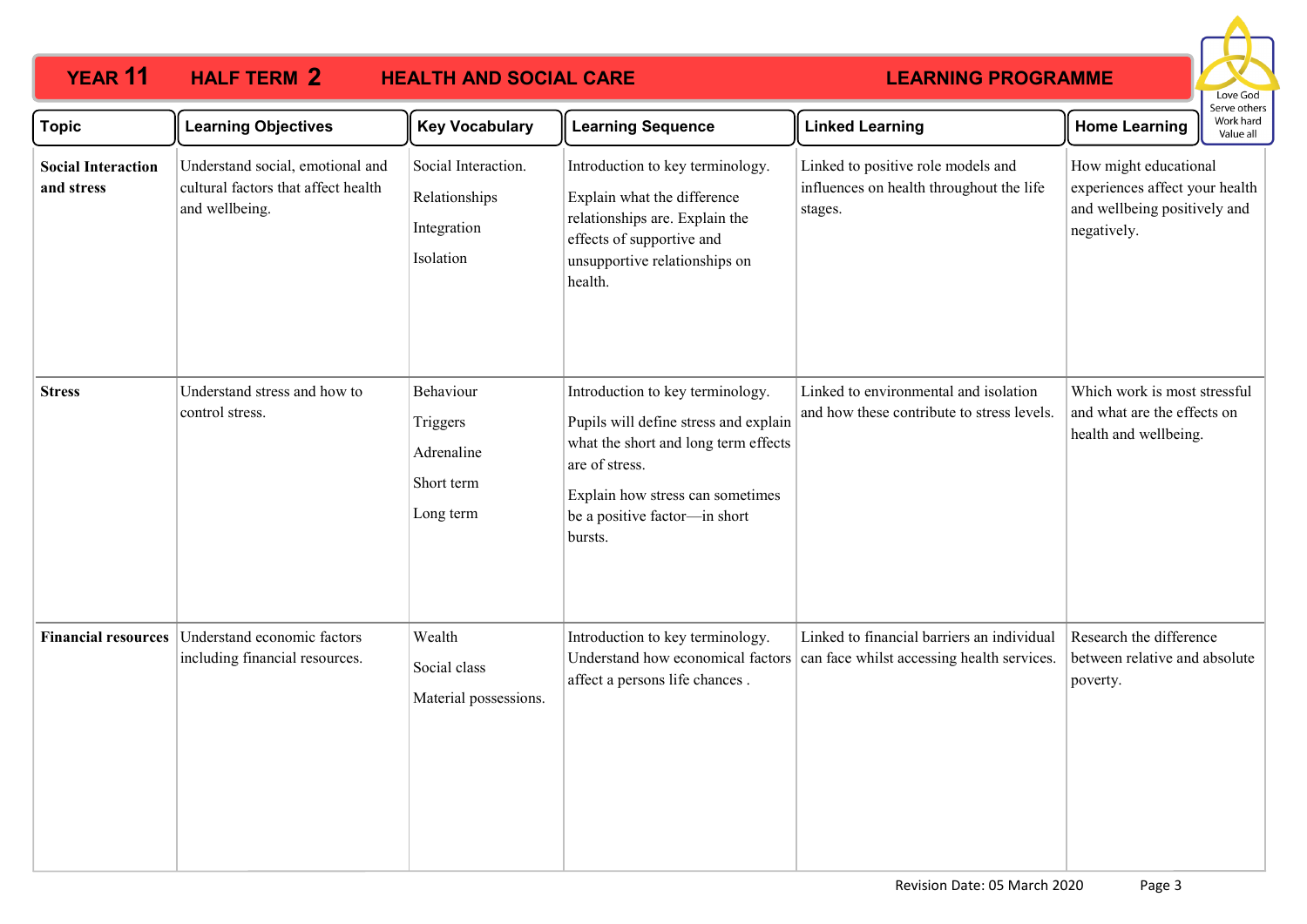### **YEAR 11 HALF TERM 3** HEALTH AND SOCIAL CARE **HALF TERM 3**



| <b>Topic</b>                                                                 | <b>Learning Objectives</b>                                                                          | <b>Key Vocabulary</b>                   | <b>Learning Sequence</b>                                                                                                                                                            | <b>Linked Learning</b>                                              | <b>Home Learning</b>                                                                                                            | יו איר היו היו<br>Work hard<br>Value all |
|------------------------------------------------------------------------------|-----------------------------------------------------------------------------------------------------|-----------------------------------------|-------------------------------------------------------------------------------------------------------------------------------------------------------------------------------------|---------------------------------------------------------------------|---------------------------------------------------------------------------------------------------------------------------------|------------------------------------------|
| <b>Environmental</b><br>conditions and<br>housing                            | Understand how different types of<br>pollution can affect individuals<br>positively and negatively. | Pollution<br>Air pollution<br>Rural     | Learn key terminology.<br>Explain the difference between<br>pollution, air pollution and noise<br>pollution. Explain using PIES what<br>the effects are on health and<br>wellbeing. | Linked to blood pressure and stress<br>levels.                      | How many environmental<br>factors can you identify in<br>your areas and what are the<br>effects on health and<br>wellbeing.     |                                          |
| The impact of life<br>events relating to<br>relationship<br>changes          | Understand the effects on<br>development when relationships<br>change or end.                       | Partnership<br>Marriage<br>Self esteem. | Learn key terminology.<br>Explain the effects of entering into<br>a relationship, marriage and<br>divorce.<br>Explain what bereavement is and<br>its effects.                       | Linked to relationships and the effects on<br>health and wellbeing. | Select a TV soap character<br>and explain the relationship<br>changes they have been<br>through. How has this<br>affected them? |                                          |
| The impact of life<br>events relating to<br>changes in life<br>circumstances | Understand that there are expected<br>and unexpected life events.                                   | Circumstances<br>Life events            | Understand that individuals go<br>through changes in life and these<br>are expected as well as unexpected.<br>Describe the effects on health and<br>wellbeing.                      | Linked to life events and the sources of<br>support.                | Select two life events and<br>explain the effects on<br>development.                                                            |                                          |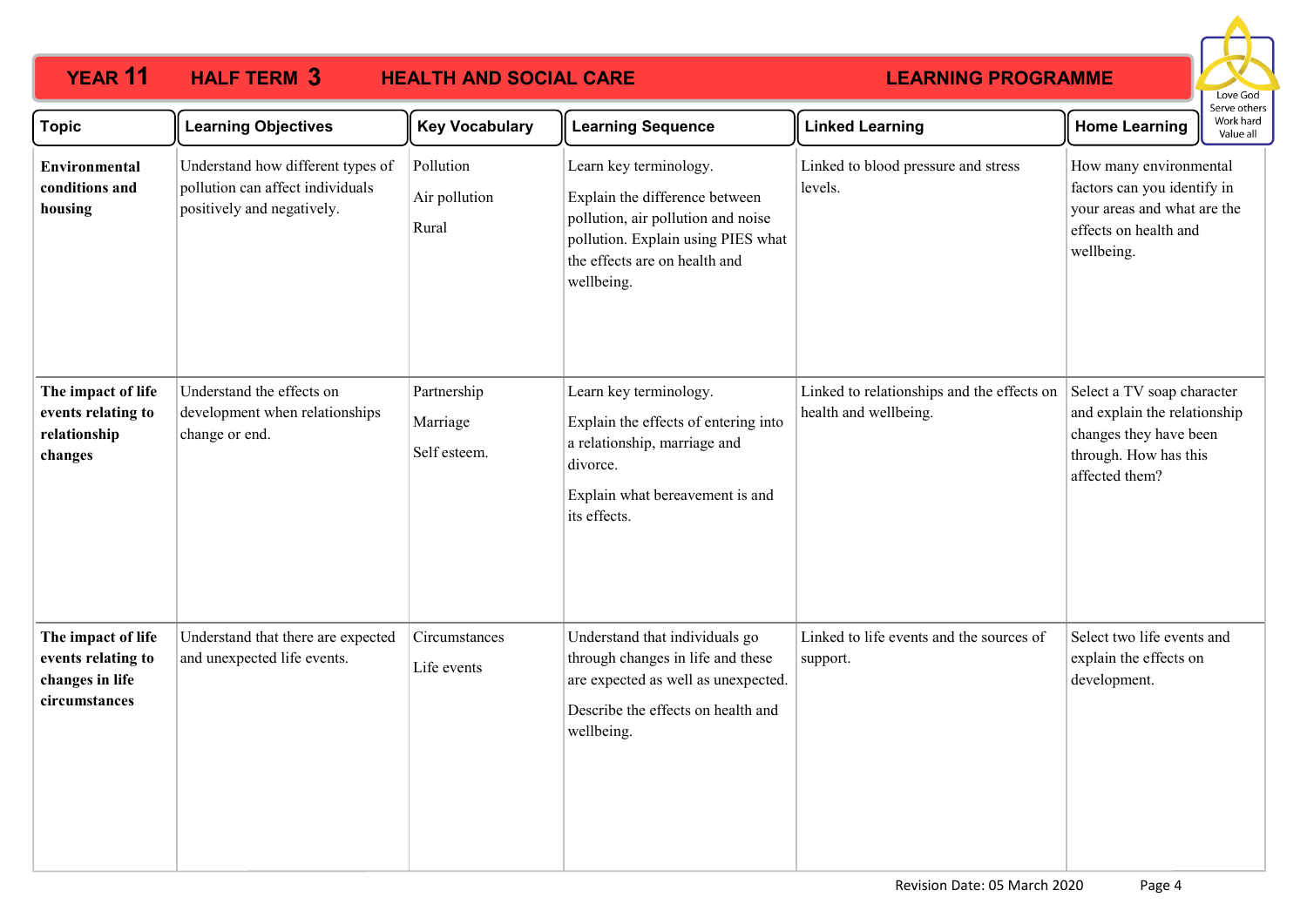### **YEAR 11 HALF TERM HEALTH AND SOCIAL CARE HALF TERM 4**



| <b>Topic</b>                                                                                 | <b>Learning Objectives</b>                                                                  | <b>Key Vocabulary</b>                                               | <b>Learning Sequence</b>                                                                                                                                                                                                                            | <b>Linked Learning</b>                                                             | Work hard<br><b>Home Learning</b><br>Value all                                                                          |
|----------------------------------------------------------------------------------------------|---------------------------------------------------------------------------------------------|---------------------------------------------------------------------|-----------------------------------------------------------------------------------------------------------------------------------------------------------------------------------------------------------------------------------------------------|------------------------------------------------------------------------------------|-------------------------------------------------------------------------------------------------------------------------|
| <b>Health indicators</b><br>Resting pulse, Blood<br>pressure, Peak flow,<br>Body mass index. | Understand the health measures,<br>the normal values and the effects<br>on physical health. | Cardiovascular system,<br>arteries, hypertension,<br>peak flow, BMI | Understand the key terminology.<br>Examine each health measure and<br>understand the normal values.<br>Evaluate each health measure and<br>be able to explain the reasons why<br>it is abnormal.<br>Examine the risks to future physical<br>health. | Linked to lifestyle choices.                                                       | Write a promotion leaflet<br>highlighting the risks of one<br>of the health measures and<br>how health can be improved. |
| Interpreting<br>lifestyle data ion<br>health and<br>wellbeing.                               | Understand the safe limits of<br>lifestyle choices.                                         | Targets<br>Recommended daily<br>allowance.                          | Understand the key terminology.<br>Research and find out up to data on<br>the chosen lifestyle factor. Use<br>Official National Statistics.<br>Explain the key findings. How do<br>these findings compare nationally.                               | Linked to health indicators and lifestyle<br>choices.                              | Research public health<br>initiatives. What does the<br>NHS do to promote good<br>public health.                        |
| The importance of<br>person centred<br>approach                                              | Understand the importance of<br>delivering care with a person<br>centred approach.          | Collaboratively<br>Empathy<br>Dignity<br>Compassion                 | Understand the key terminology.<br>Examine how care needs have<br>changed over time examine the<br>benefits of a person centred<br>approach.                                                                                                        | Linked to care values and how they are<br>integral to The person centred approach. | Research what The Health<br>Foundation is.                                                                              |